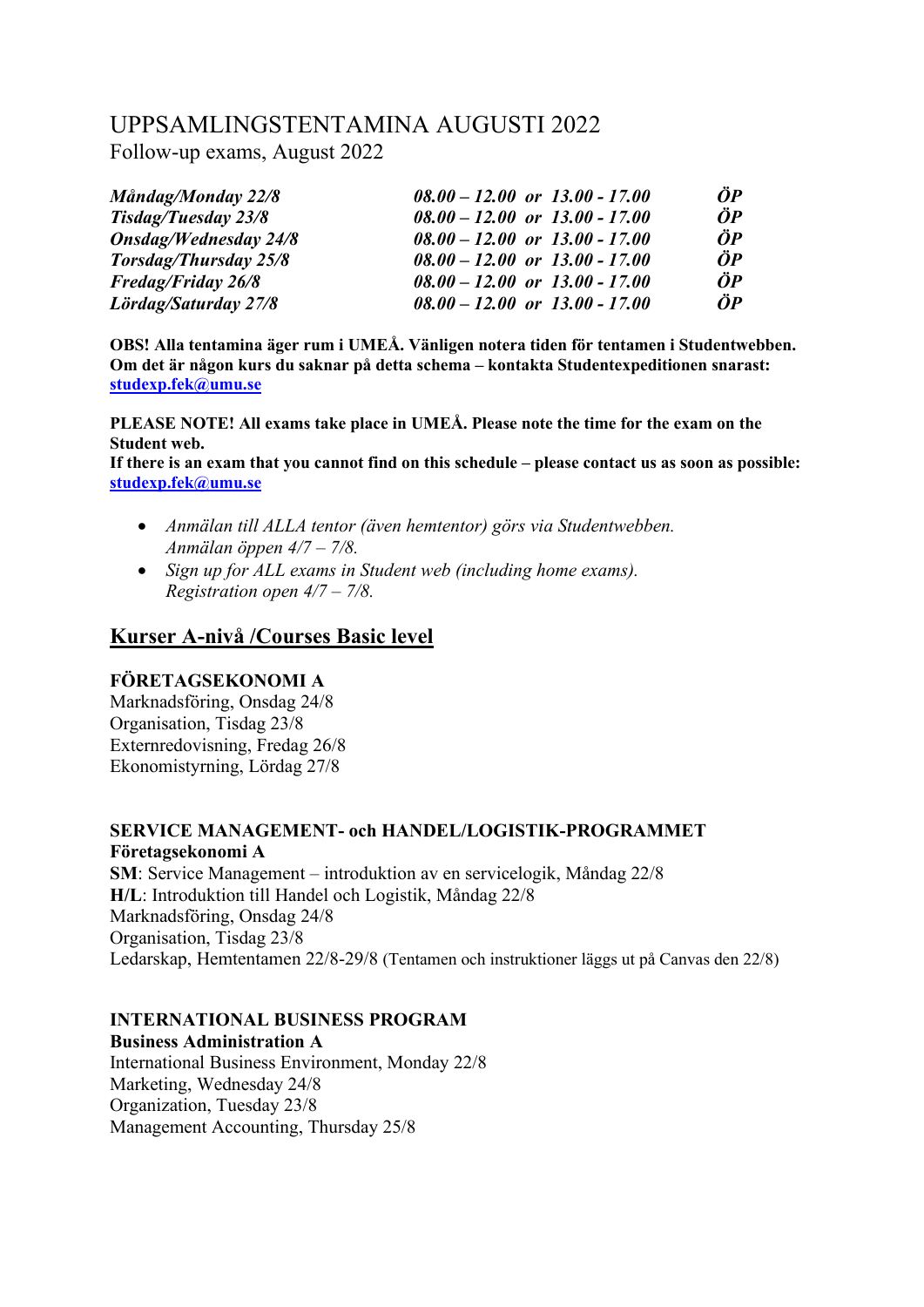# **Kurser B-nivå /Courses Intermediate level**

# **FÖRETAGEKONOMI B**

Finansiering, Torsdag 25/8 Räkenskapsanalys och värdering, Måndag 22/8 Entreprenörskap med beslutsstöd, Tisdag 23/8 Vetenskaplig metod, Lördag 27/8

# **SERVICE MANAGEMENT-HANDEL/LOGISTIK-PROGRAMMET Företagsekonomi B**

Ekonomisk styrning, Onsdag 24/8 Finansiering och riskhantering, Fredag 26/8 Entreprenörskap med beslutsstöd, Tisdag 23/8 Vetenskaplig metod, Lördag 27/8

#### **INTERNATIONAL BUSINESS PROGRAM Business Administration B**

Financial Accounting, Wednesday 24/8 Foundations of Finance, Thursday 25/8 Research Methodology in Business Administration, Friday 26/8 Entrepreneurship and Enterprise Resource Planning System, Tuesday 23/8

### **2FE032 Research Methodology in Business Administration B69 50%**, Monday 22/8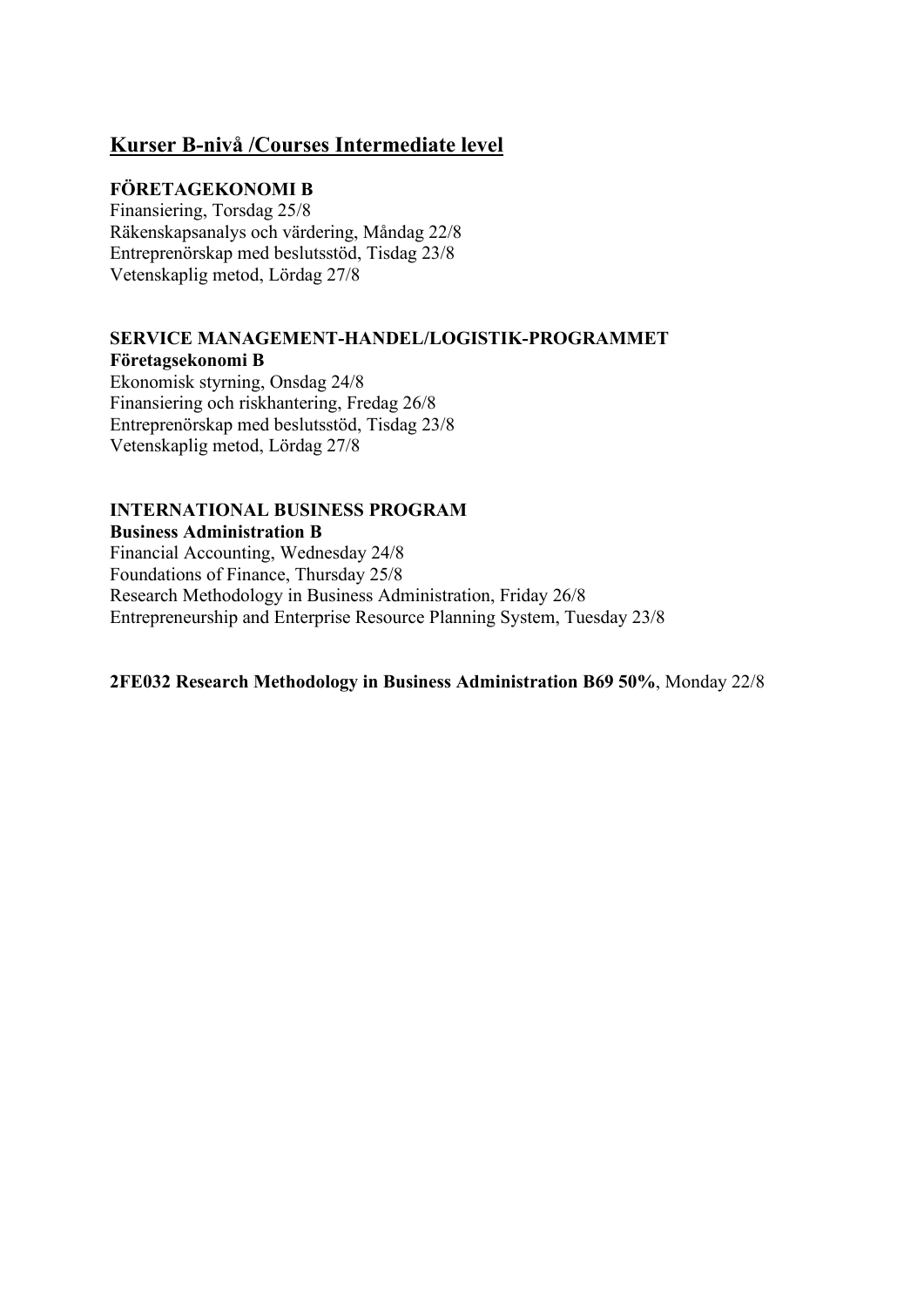# **KURSER C-nivå / Courses Undergraduate level**

### **Redovisning**

Redovisningsteori och praxis, Måndag 22/8 Koncernredovisning, Torsdag 25/8

### **Försäljning C (Handel/Logistik)**

Inköp och Förhandling, Torsdag 25/8 Sales Management, Onsdag 24/8 Säljaktiviteter, Hemtentamen 22/8-26/8 (Tentamen och instruktioner läggs ut på Canvas den 22/8)

# **Change and Entrepreneurship in Organizations C**

Organizational Change, HOME exam Monday 22/8-24/8 (Exam and instructions on Canvas 22/8) Corporate Entrepreneurship, HOME exam Monday 22/8-25/8 (Exam and instructions on Canvas 22/8)

# **Service Marketing and Marketing Ethics and Sustainability**

Service Marketing, Thursday 25/8 Marketing Ethics and Sustainability, Friday 26/8

### **Financial Markets, Institutions and Financial Planning**

Financial Markets and Institutions, Wednesday 24/8 Financial Planning, Friday 26/8

**Entrepreneurial Financial Management**, Thursday 25/8

**Organizational Design C & D**, Monday 22/8

**Leadership, Negotiation and Decision-Making,** Tuesday 23/8

**Analysis of Business Culture,** Monday 22/8

**Logistik & Supply Chain Management,** Saturday 27/8

**Social & Environmental Entrepreneurship**, HOME exam Wednesday 22/8-25/8 (Exam and instructions on Canvas 22/8)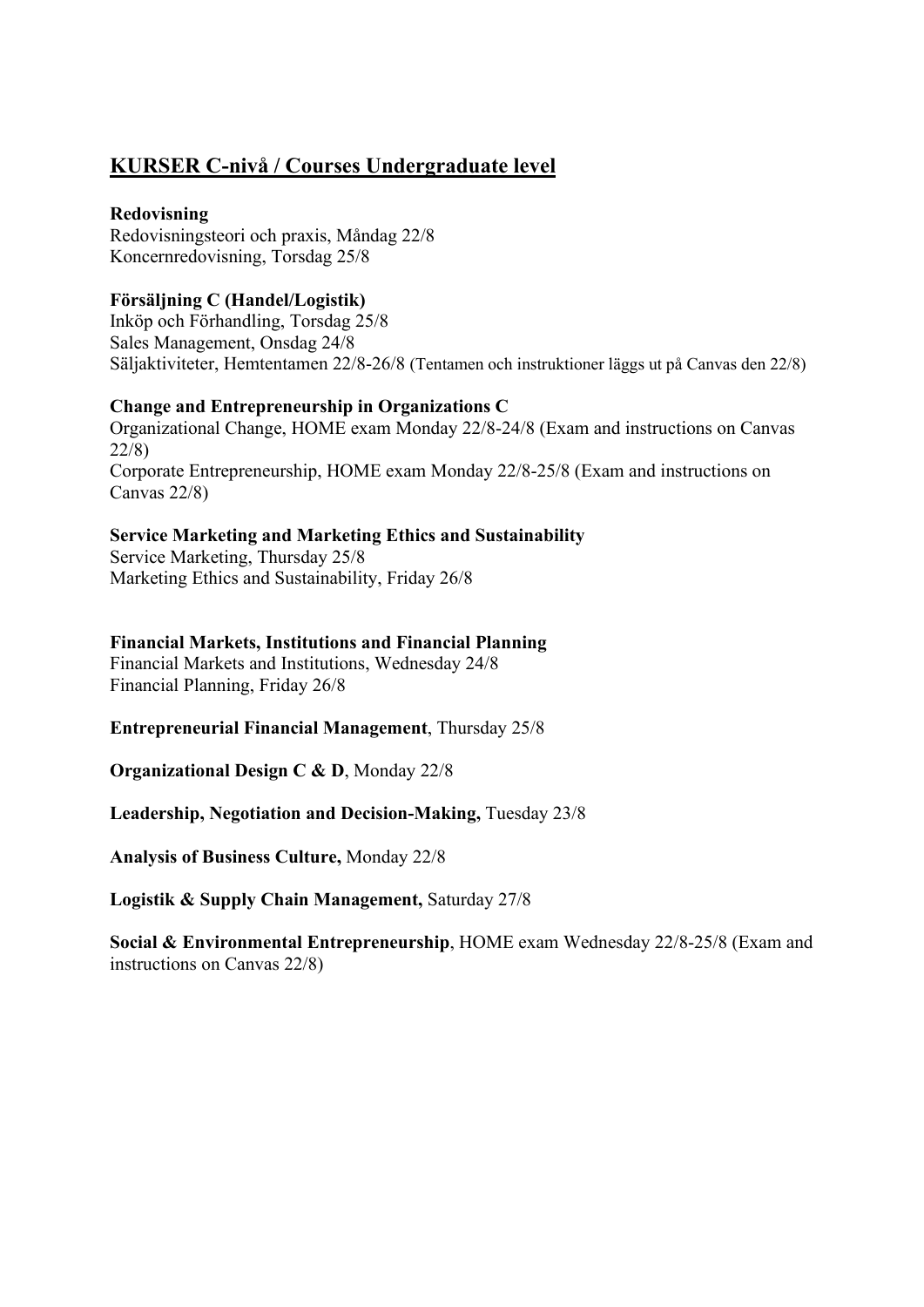# **KURSER D-nivå / Courses Graduate level**

**Corporate Governance,** Thursday 25/8

**Operations Management,** HOME exam 22/8 09:00-14:00 (Exam and instructions on Canvas 22/8)

**New Product Innovation,** Friday 26/8

**Supply Chain Management II,** Friday 26/8

**Research Methodology**, Monday 22/8

# **ÖVRIGA KURSER INOM FÖRETAGSEKONOMI**

Industriell ekonomi, Lördag 27/8

**Civilingenjörsprogrammet Industriell ekonomi**  Finansiering och kalkylering, **Fredag 19/8 kl. 08.00-12.00**, ÖP **OBS! OBS!**

Projektledning och organisering, Fredag 26/8

# **Personalvetarprogrammet (PED)**

Introduktion till Företagsekonomi **Onsdag 17/8** kl. 08.00-12.00, ÖP **OBS! OBS!** Redovisning och Ekonomistyrning, **Fredag 19/8** kl. 08.00-12.00, ÖP **OBS! OBS!**

### **Turism-/och Mediaproducentprogrammet och Gastronomiprogrammet**

Affärsutveckling, Hemtentamen 22/8-26/8 (Tentamen och instruktioner läggs ut på Canvas den 22/8)

Marknadsföring (**se** SMP/HLP Marknadsföring)

### **Projektledning och digital produktion (MKV)**

Marknadsföring (**se** Fek A Marknadsföring)